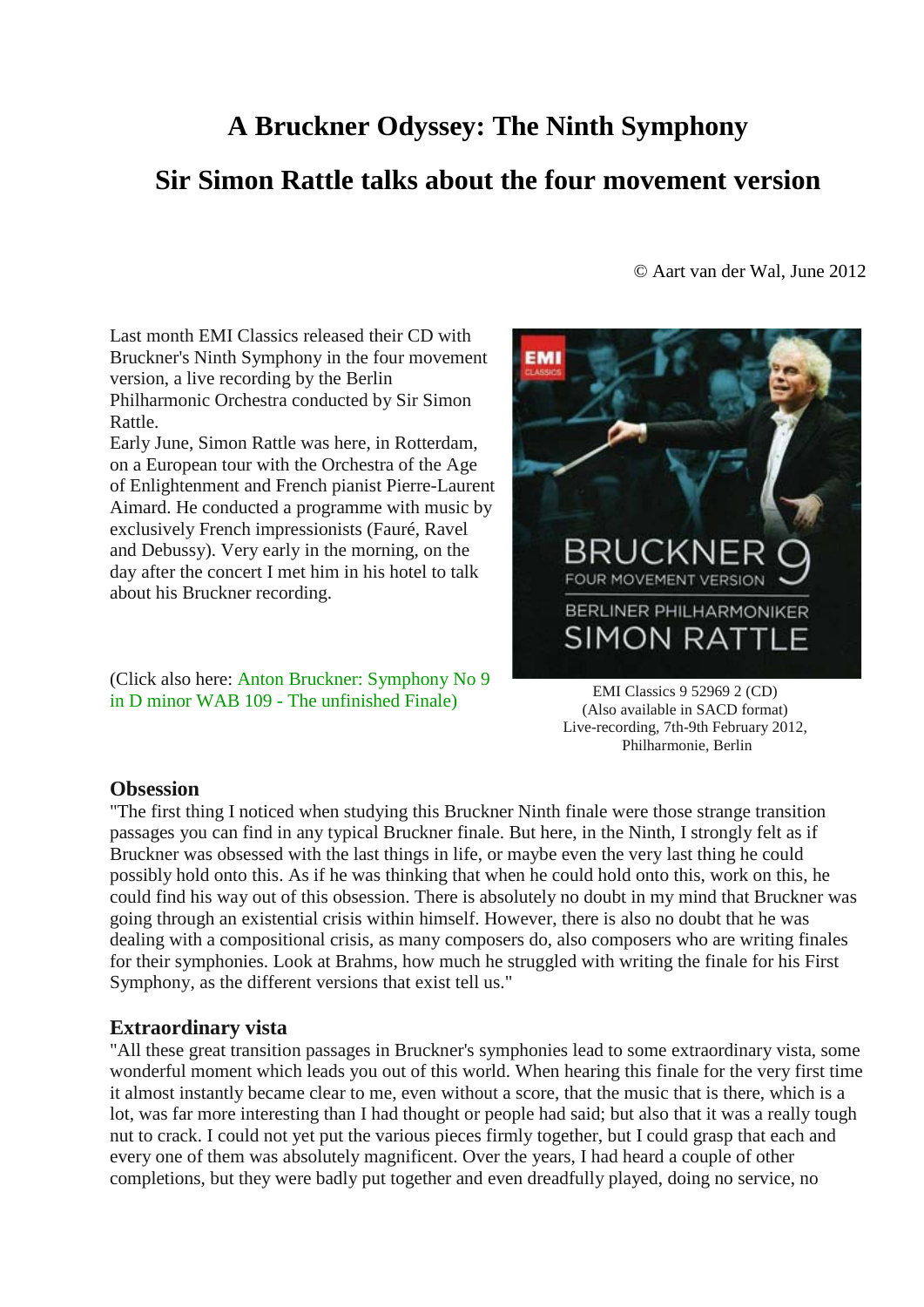justice to Bruckner's masterpiece at all."

## **A continuous manuscript: Mahler's Tenth**

"Doing justice to the composer is something which Deryck Cooke did when he worked on the performing version of Mahler's Tenth, which is as good as anything that Mahler wrote. In the sense that Mahler lacked the opportunity to perfect it. But all is there for you to play. The first time I heard that there was something like a Mahler Tenth, I was eleven years old, and living in Liverpool. I was twenty-four when I made my first recording of the work with the Bournemouth Symphony. Sure, I did not grow up with the romantic idea that there was only that Adagio and this little Purgatorio, but at that time a performing version of the Tenth was still haphazard. Imagine, still today only the Adagio is often played, although happily there is a generation who will want to listen to the whole work, and take it on its merits."

"I'm aware that most 'typical' Bruckner conductors did not and still do not want to touch the Finale of the Ninth, for whatever good or bad reason, but I think I have one advantage, which is that I have spent so much time in my life dealing with Mahler's Tenth. I didn't only know Deryck Cooke, but all the people who got involved in this 'reconstruction' work later on. All strongly driven characters like Colin Matthews and Berthold Goldschmidt, who became very much a part of our family. This is also how I met Kurt Sanderling, who – like Goldschmidt – was thrown out of the Vienna opera house by Karl Böhm. I could closely watch the whole progression of the Mahler Tenth; and, of course, I heard everybody's prejudice. Even from those who had not even seen the score or heard the piece. Basically, it was simply the inability of those opposing to accept that what was there might be different from their own pre-conception. Whereas we knew every bar which had been written down by Mahler. We understood what it really was: a continuous manuscript, not less and not more. Of course, Mahler would have refined it in countless ways, if he had lived long enough. What is there is not perfect, but it has such a truth that it trumps all other considerations."

## **Catch up**

"Years ago I was talking to Nikolaus Harnoncourt about Bruckner's Ninth Finale. Whenever I meet him he is always incredibly excited about the next thing he is doing. I don't have to tell you how persuasive he usually is! One of the first things he said to me was that we had a great performing history of the first three movements, a history we all take part in, but none of the last movement. That we had to catch up with this Finale, this tabula rasa, knowing so well the gravity and density of those first three movements. This was also something the orchestra very well understood when we discussed the work: we all have to catch up with this and find the one and only way to play the Finale in the same, convincing way as the other movements.

At that time, Nikolaus was more in line with the idea that his performance of the Finale should only entail Bruckner's and no one else's notes. That is typically Nikolaus and that is why we all love him. But I agree with you as far as his 'workshop' model\* for the Finale is concerned: with so many blank spaces the structure gets lost. However, what he did was opening the debate and give people a chance to hear what is really there. Also remember what he said to each and everyone: go and look in your attics, because a lot of these missing pages must be somewhere. Actually, since then, there have been one or two more discoveries; and I am sure there still will be. There might even be a Stieg Larsson out there writing a big mystery novel about where the rest of the symphony is!"

## **Vintage Bruckner**

"Nikolaus encouraged me to look at the sketches again. Long after that there was that great performance at the Salzburg Festival in 2002, where he conducted the Vienna Philharmonic\*. Later, in November 2007, Daniel Harding conducted the four movement version in Stockholm, with the Swedish Radio Symphony Orchestra. I got the complete score of it, the so-called S(amale)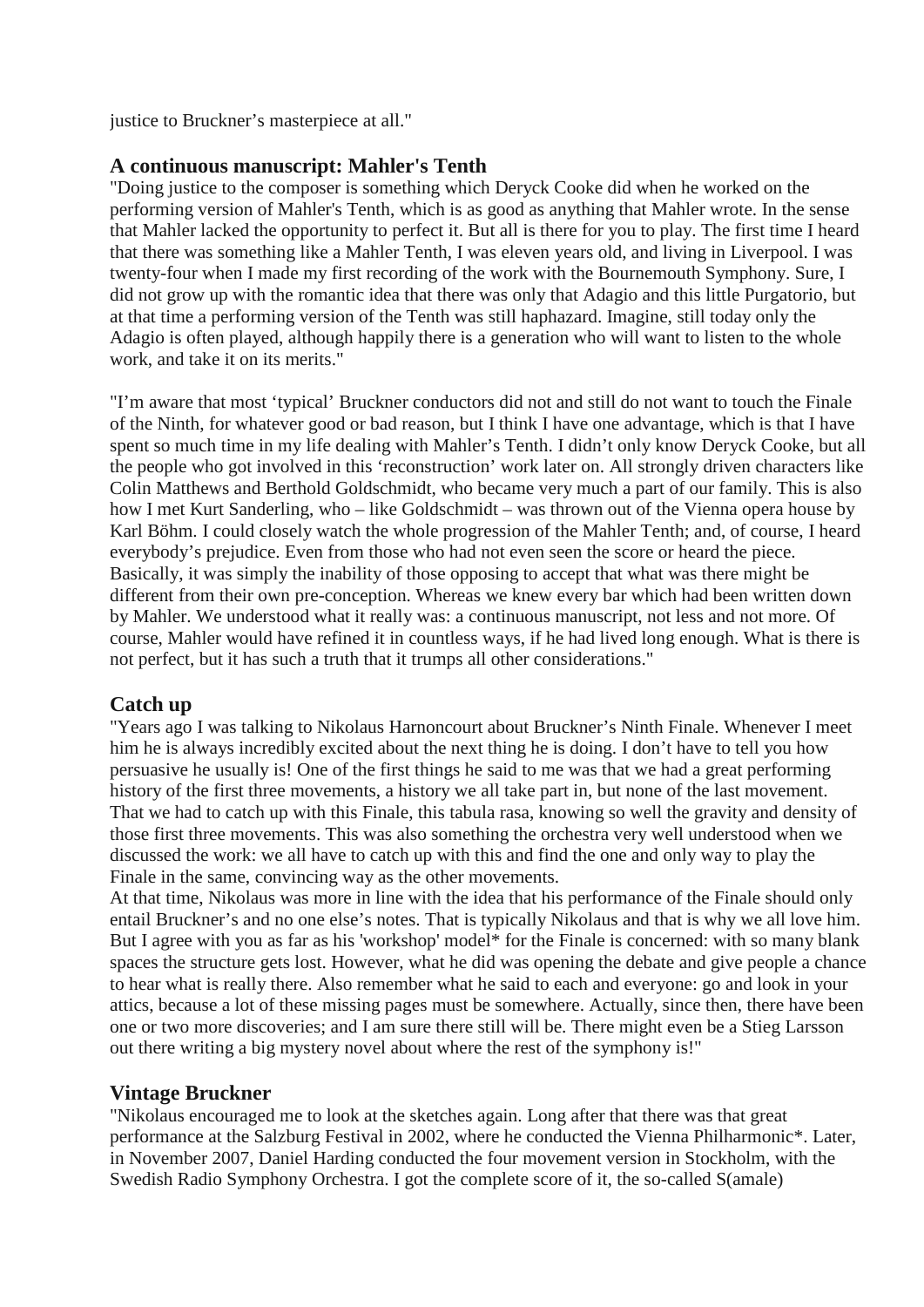M(azucca) P(hillips) C(ohrs) edition, prepared by those four Bruckner scholars: Nicola Samale, Giuseppe Mazzuca, John Phillips and Ben Cohrs. I got in touch with Ben in Bremen."

"It took a while really to study the work. It is one of those pieces which keep their mysteries, irrespective of how much time you spend with them. How many years did it take me to get anywhere near Beethoven's Grosse Fuge, or Bruckner's Fifth! And now that Ninth Finale, which I had to unravel. To me it was a new Bruckner symphony I had my hands on. It took some months before I could tell the Berlin Philharmonic about it, with enormous respect for what these four scholars had put together. When I had worked it all through I was convinced that this is what we should do, what was really important: to go for it, to play the four movement version of Bruckner's Ninth. Period."

"With this Finale you can still tell that in some ways it is a sketch, but there is so much of vintage Bruckner in it. What this team has accomplished is to create a frame that makes it playable and understandable. Of course, this cannot be exactly what Bruckner finally would have offered to the world, but we now have the possibility of performing and hearing the symphony as a really complete work. Which also means rehearing those extraordinary previous three movements through the prism of that Finale. It has definitely changed my perception if not the conception of the whole work, as I look at it now from a very different perspective. I so much hope that the full version will be frequently performed, but I equally hope that if not, conductors and orchestras will closely study the Finale, to imagine what it is, because it places such a weight on the preceding movements. The Adagio is not a "Leb' wohl", as in 'Das Lied von der Erde'. It is not! It is as extraordinary as the Adagio of the Eight Symphony: it is a part of a journey."

"Even in a work by a genius you notice conventions, in the sense of familiar lines, harmonic colouring, specific transitions, rhythmic progression, dynamic sequences, and an unambiguous way of orchestral thinking. Also - and it may be a paradox - even if they are not, like in this Ninth Finale."

"The great master stroke of this finale version is the great chorale, which Bruckner always uses. And there is only one chorale in there, as there is in the Adagio. One stroke of conductive genius, I would say. But the attempt to use the finale chorale as an ending would not have worked: no matter how magnificent it is: it is not that."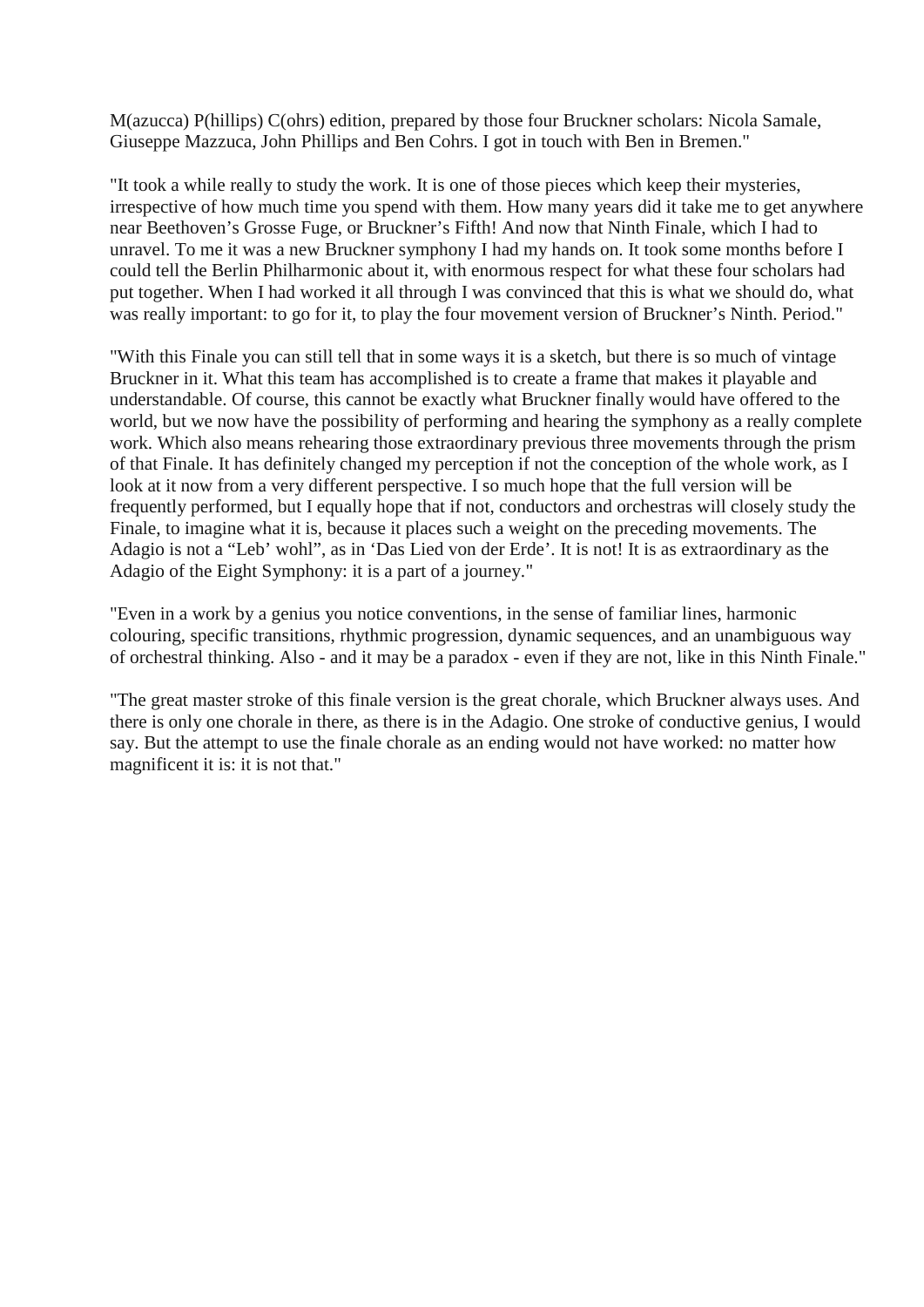

Simon Rattle and the Berlin Philharmonic performing Bruckner's Ninth in the four movement version on 24th February at Carnegie Hall, New York (photo Steve Sherman - Carnegie Hall)

### **Catastrophe**

"As a conductor, working yourself through this incredible Finale, you will have a very simple problem to deal with, which is that all the themes together from the previous movements have to be exposed in their related tempo. You absolutely cannot expand the themes of the first and the slow movement because then they would have nothing in proportion to the Scherzo or the Finale. You have to find a more disciplined way of playing these, as you do in the Eight. That was a very huge and important insight for me: that basically the whole Ninth has to 'walk' in a related tempo. Doing so is also beneficial to the structure of the whole piece. At the same time you have to imagine the huge struggle in this Finale, not like that of the Sixth, which is an ending, instead of a great Finale: much of the work is already done at earlier stages in that symphony. No matter how strange and extraordinary it is, it is and remains a problem finale which just counterbalances the weight of the first movement. In the Ninth it works out quite differently. Here I see Bruckner in crisis, and I see him in crisis in the Finale, when he writes it. And it may be that at the end of it all the reason that he was not able to finalise it was that he had set himself such a problem in doing it. What he left to us is an incomplete, problematic, astounding work of a genius at the height of his powers. This is a work that I desperately wanted to explore, although it is not a comfortable experience in any sense, more like seeing the black paintings of Goya, but a very important experience nevertheless."

"What you said a few moments ago is so true: this is unmistakably Bruckner, but a different one. It is as if you meet a friend after years who has gone through a crisis. Years ago, I met a friend in Los Angeles who had a lobotomy. It was recognisably the same person, but you had to search. The Finale reminded me of that, although the lobotomy evoked the opposite: it had calmed down this person, whereas with Bruckner it is quite the opposite. His calm had gone and replaced by obsession. This was the man who tried to count the number of leaves on the tree. You hear this in the music, it tells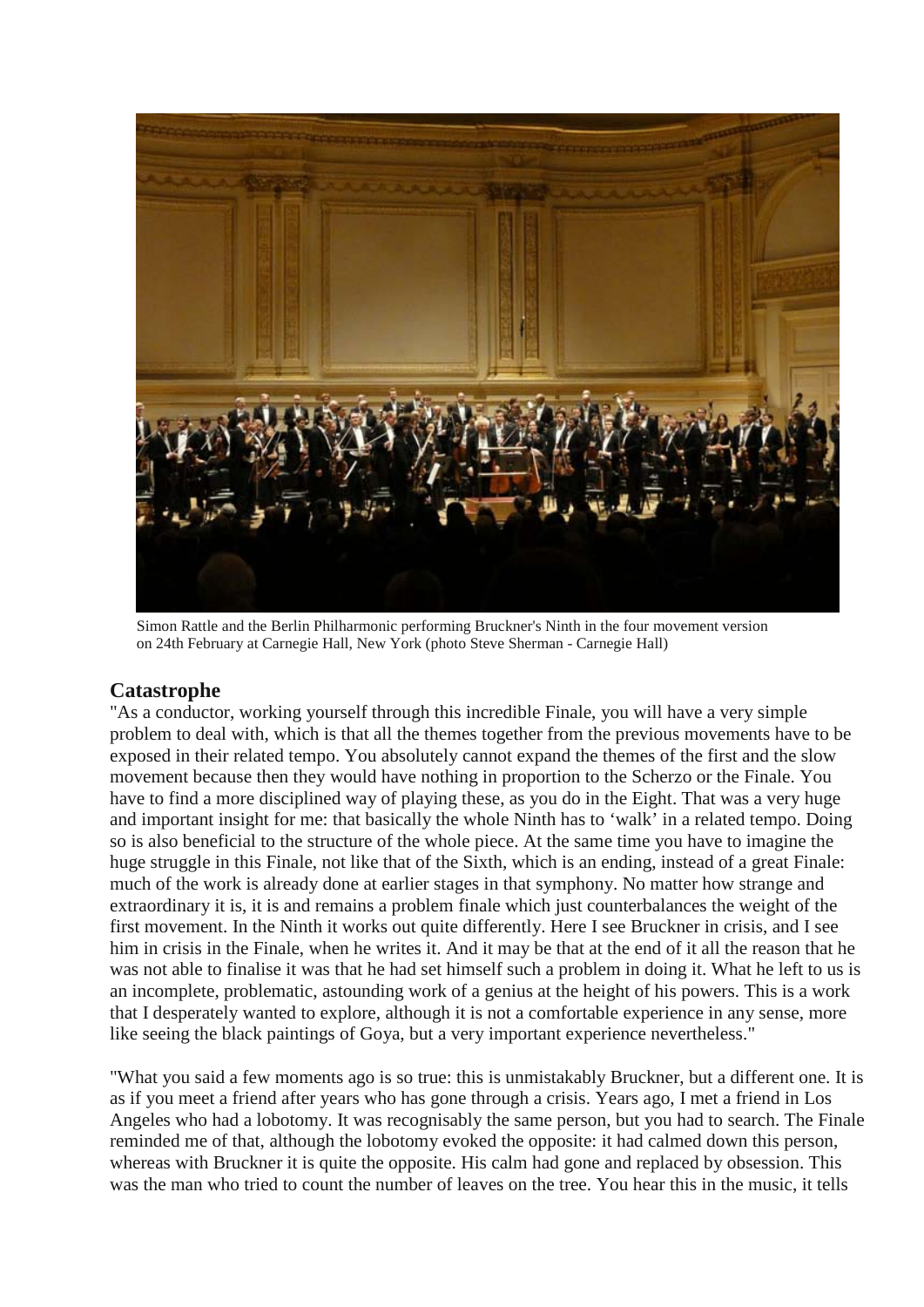you about a person and his religious beliefs in crisis. Listening to this most telling Adagio makes you aware that a catastrophe is going on. This music tells you about losing faith, that moment just before this gigantic dissonance tells us everything."

"I see now clearly to where these three first movements are pointing, and that the Adagio is no kind of resolution. It is a marker in that incredible struggle, we are still underway. That SMPC Finale shows us now what it would have been like, we have the chance of experiencing it as much and as often as we can. That is a gift. It is important that orchestras like the Berlin Philharmonic take this with them. Bill Clinton once called it the 'bully pulpit' of the American presidency: we, as an orchestra, must do things like this just to remind people that the Finale is there. Whatever else gives it also another degree of so much credibility? That people will feel: ah, maybe that if they do that Bruckner Finale it is worth looking at it. That is all I would ask."

### **Second Viennese School**

"This entire work goes far beyond tradition. It makes you realise again and again that Mahler and Berg would have been unthinkable without it. Bruckner moved harmony forward to a stage Wagner did not dream of. Bruckner was exceedingly important to Berg. You see so much of the same harmonic world, how much they share in their music. There are certain harmonic imprints in Berg's music which are so similar to Bruckner's. Webern was also connected to Bruckner: he was a wonderful Bruckner conductor, to say the least. Quite different from Schoenberg, who was more attracted to Brahms. Look for instance at his orchestration of Brahms's Piano Quartet in G minor. Webern was also painstakingly accurate, not only in his compositions but also in his conducting. He pressed really hard to achieve the kind of perfection which was virtually unknown at that time, or even impossible. That did not always work out fine. I remember Wyn Morris, who was to perform a concert with the Royal Liverpool Orchestra. At the rehearsal he found himself in a vacuum: all musicians had left their seat and walked away, leaving him alone, on the rostrum. A conductor without an orchestra."

"One of my piano teachers in Liverpool turned the pages for Webern when he played the Piano Variations and he remembered how extraordinary that was, Webern playing vibrato on each and every note! Is that possible on a piano? No, but it worked that way, psychologically. Webern's desperation for everything to quiver in life, a kind of thrilling."

"Bruckner and the Second Viennese School is one fascinating story. Both have become much closer to us. The music of Berg, Webern and Schoenberg is at our doorstep, it is clearer than ever. People even hear it now as romantic music. Orchestras can now play it. Many years ago, in London, I was privileged to attend rehearsals by Pierre Boulez. It was a great learning process for all of us. How he taught our orchestras to play these pieces, and to play them with intensity and beauty, as if it was romantic music. As Bernstein was the catalyst for Mahler in Vienna, Boulez was the catalyst for the composers of the Second Viennese School. He showed that their music could be played perfectly in tune, with great flexibility, like chamber music. Boulez was a revelation for all of us."

### **Schubert**

"Yes, there are clear traces of Schubert in Bruckner's music. When I first played as a cymbal player in the Bruckner Seventh with the great conductor Rudolf Schwarz (he headed the Jewish orchestra in Vienna, during the Second World War), I discovered Schubert's G major Quartet, in which there are so many points that lead directly to Bruckner. At the same time, it is very important for conductors and orchestras to understand that there is so much Schubert in Bruckner. We should not make the mistake to play Bruckner much differently from Schubert. It has to be as 'classical' as Schubert, and very disciplined because this is very expanded music after all, as Schubert's late quartets are very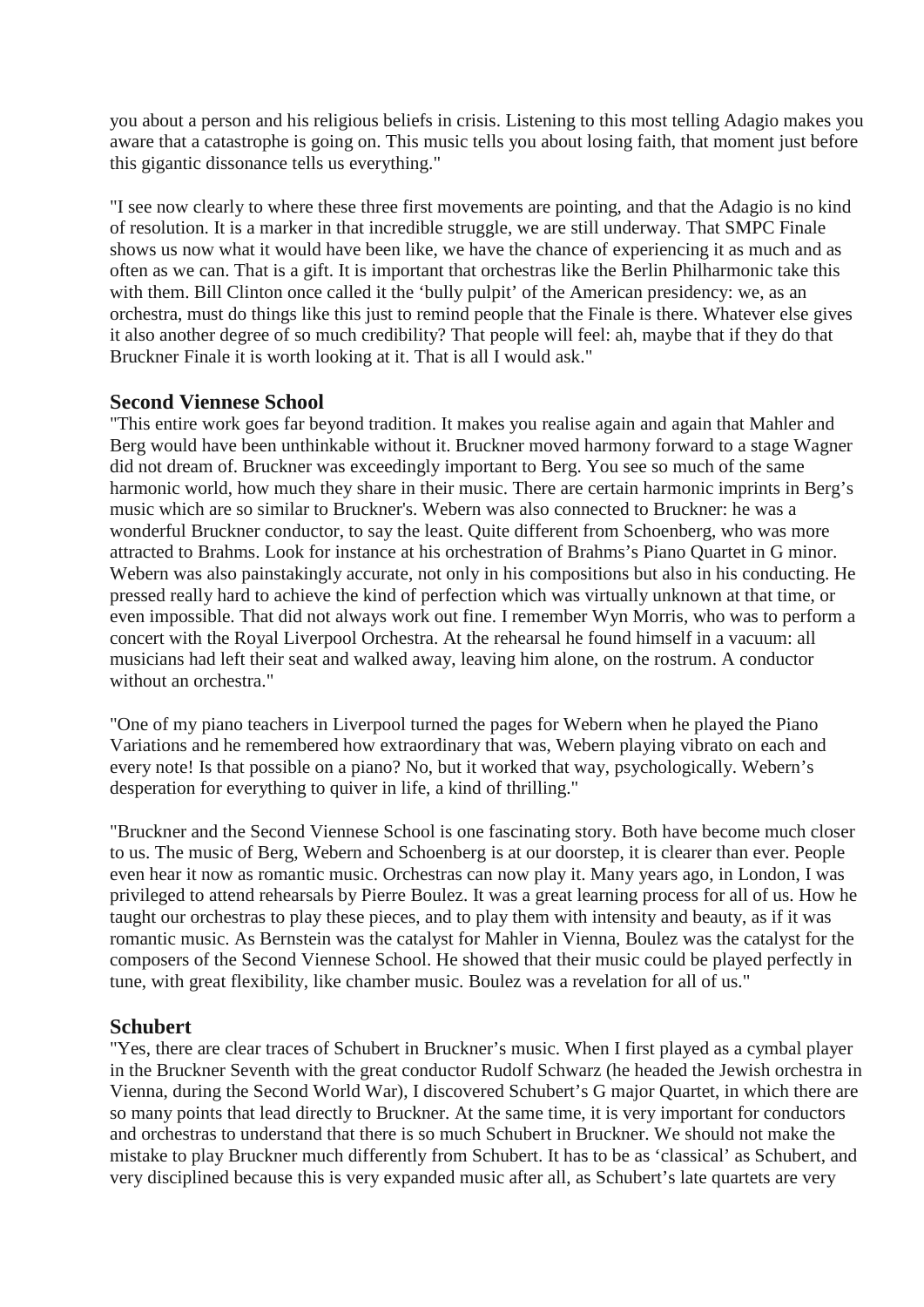expanded. I never forget what Günter Wand once said to my orchestra: 'Bruckner's harmonies are romantic but the rhythms and the structure are classical'. I found this so important that I kept saying it, over and over again. He was absolutely right, because you cannot lose this frame, be indulgent with it. You really must be strict about the rhythms, the structure and the relations. The harmony may lead you to Wagnerian flexibility, but that is a grave mistake. Bruckner's great admiration for Wagner does not mean that his music 'walks' in the same way. This is something we all have to learn, we all need to work out. This was one of Wand's important lessons. I went to a lot of his rehearsals. He was always kind and generous to me, and he learned me so much about discipline in playing Bruckner."

### **Heritage**

"Was the Finale a difficult piece to perform? I would say astonishingly difficult, as the whole symphony is. But we, i.e. the orchestra and I, are used to this kind of complexity. But there is another angularity of how Bruckner writes. It is like the string problems in Schoenberg's works: a kind of edginess, discomfort. Berg and Webern cared enormously that their music was playable, however hard it is. Schoenberg never did. It reminds me of the difficulties in playing Bruckner, particularly for the string players. They desperately need either the extra hands you have as an organist using the pedal, or the sustaining pedal on the piano. As ever, as with Mahler's Tenth, it was important for me also to remind the orchestra that everything that was strange or even impossible to play, was written by Bruckner. The music which we had no problem with was the music that had been put together by the team! Everything that is outlandish and strange is directly from Bruckner. But of course, that first moment with the Finale was very strange. The Berlin Philharmonic is an orchestra which questions everything anyway, and then there is this new part. So I wanted to brief the orchestra about it, asking all of them to come, because I didn't want to do this speech twice; particularly not in my terrible German. I had written out important phrases to make it grammatically understandable what I had to say. It was interesting, at the point where I was able to explain the whole concept: this is what it is, this is what is there, this is the story of the Finale and this is the history of its conception, because basically none of them knew that the Ninth was played in a highly censored version until in the thirties, harmonised and re-orchestrated, looking very much like the decorated and prettified orchestration of Twilight of the Gods. And I begged them, saying that we so often judge on a first hearing, to play it a few times, and judge after they had played their third concert, because it had taken me months to come to terms with this. In the sense of please, give this a chance, as we do with any other piece which takes time to reveal its secrets. And then, typical Berlin Philharmonic: everybody wanted to do his own research. After the first day working on the piece, rehearsing with the string section only, simply to work on it slowly, they came back to me, telling they had been in the library and on Google to find out more. A number of players even told me that maybe there was no way back from this: that from now on we should consider the Ninth to be a four movement work. Although another performance of the Ninth will be the three movements only, in Baden-Baden, because the program was already there. But after that? We will play the 'full' symphony because it is from now on an inseparable part of our musical heritage, of our history. Yes, I am sure that other conductors will still keep the traditional three movement version alive, but it just might happen that our contribution will finally change that. That a new generation stands up to try it and at the end make it part of the standard repertoire, as has happened with that remarkable Mahler Tenth. As if you are given a glimpse into Bruckner's workshop, and this is incredibly valuable. And it can tell you a lot about the other Bruckner symphonies."

"I did not yet hear from other conductors after our performances, or even this recording, but I got a lot of feedback from other composers, and that is really important. One of the first was Colin Matthews, who sent me an email a few days ago. He was so happy! I could read in his letter this whole sense of what he had gone through with the Mahler Tenth. I strongly believe that – be it